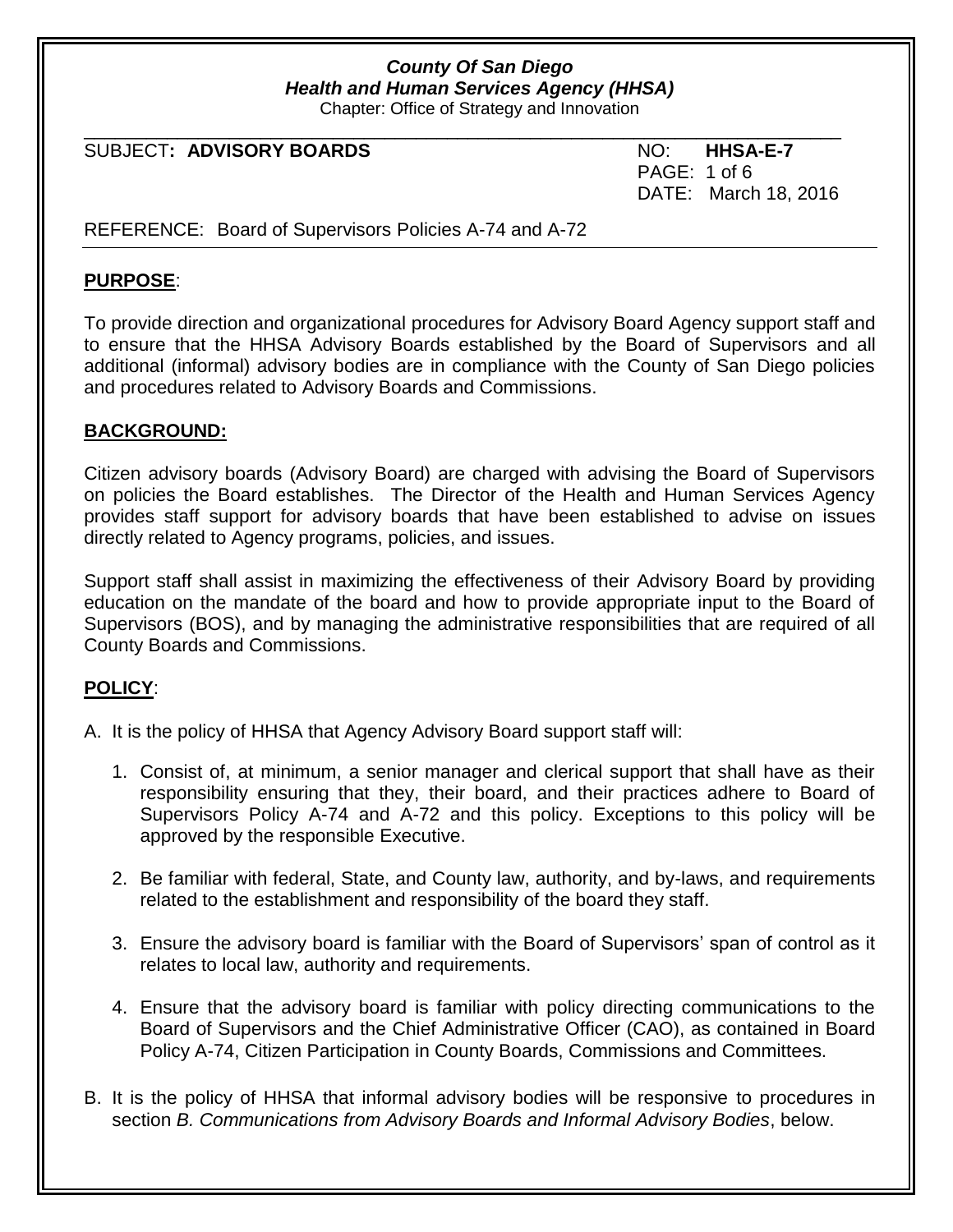Chapter: Office of Strategy and Innovation

| SUBJECT: ADVISORY BOARDS | NO: HHSA-E-7         |
|--------------------------|----------------------|
|                          | PAGE: 2 of 6         |
|                          | DATE: March 18, 2016 |

#### **PROCEDURES:**

### **A. Advisory Board Adherence to Policies, and Administrative Communications**

- 1) The senior manager shall provide each newly appointed advisory board member with a new member orientation or information packet prior to their first meeting, to include, at minimum, a copy of the County Board policies A-74 and A-72, policy HHSA-E-7, authorizing document(s), by-laws, and minutes from the last 3 meetings.
- 2) Information included in A.1, above shall be made available for others who seek current information about the advisory board.
- 3) Support staff shall make certain that advisory board members complete as applicable/required:
	- a) State mandated biennial ethics training
	- b) Incompatible and Non-Profit Incompatible Activities, Form #519
	- c) Statement of Economic Interest, Form 700 [\(http://www.sdcounty.ca.gov/cob/conflict\\_interest/\)](http://www.sdcounty.ca.gov/cob/conflict_interest/)
- 4) The Fact Sheet and Member Roster provided on the Clerk of the Board website are to be reviewed for accuracy and updated accordingly at least annually, and immediately following changes to membership or other notable changes.
- 5) The senior manager is to complete an "HHSA Advisory Board/Committee Annual Review" form and submit it to the Office of Strategy and Innovation in May of each year.
- 6) Support staff shall maintain and update an Advisory Board website that is monitored to provide:
	- a) Advisory Board Overview /Clerk of the Board Fact Sheet
	- b) Advisory Board Agendas for the current Fiscal Year
	- c) Advisory Board approving documents
	- d) Advisory Board by-laws
	- e) County Board policies A-74 and A-72
	- f) HHSA policy HHSA-E-7
	- g) Advisory Board Meeting location, date and time
	- h) Advisory Board Membership Roster
	- i) Advisory Board approved meeting minutes for the current Fiscal Year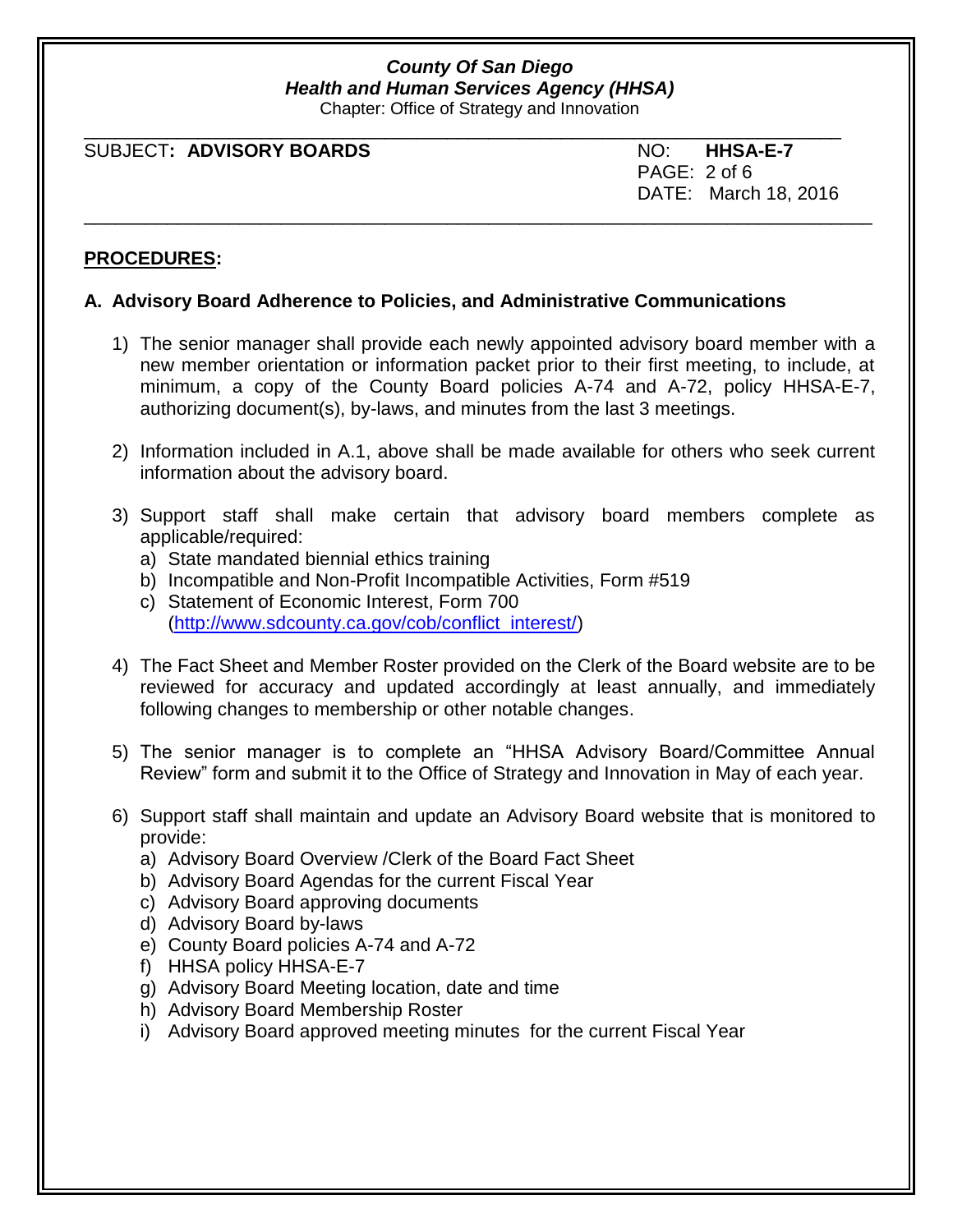Chapter: Office of Strategy and Innovation

| SUBJECT: ADVISORY BOARDS | NO: HHSA-E-7         |
|--------------------------|----------------------|
|                          | PAGE: 3 of 6         |
|                          | DATE: March 18, 2016 |

#### **B. Communications from Advisory Boards and Informal Advisory Bodies**

Support staff will make advisory board members aware of County policies and procedures and/or laws that are applicable to the issue being communicated to the Board of Supervisors, CAO, or Agency Director. These procedures also apply to informal advisory bodies.

- 1) Proposed communications will be submitted in draft, with necessary background documentation to an Agency CAO Staff Officer. If communication is related to federal or State legislation the proposed communication will also be submitted to the Agency's Legislative Analysts.
- 2) The CAO Staff Officer or the Legislative Analyst will authorize submittal of a final document or return any comments, requests for clarification, and/or recommended action to support staff for resolution with the advisory board.
- 3) The final document, accompanied by appropriate documentation will be submitted by the appropriate Executive, signed by the chairperson of the advisory board, to the Agency Director's Office.
- 4) Certain advisory boards have been specifically mandated to advise other legislators under the government codes or laws establishing them. These advisory boards may forward their recommendations per the requirements of their mandate with a copy to the Agency Director's Office.
- 5) Advisory board communications to the Board of Supervisors will be submitted by the Agency Director via the appropriate channels, noting the Agency's position relative to the advisory board recommendations, as appropriate. Note: Communications from informal advisory boards/committees will not be prepared for submission to the Board of Supervisors without the pre-approval of the department Executive and Agency Director.
- 6) Proposed amendments to advisory board's by-laws and/or ordinance must be reviewed and approved by County Counsel prior to being communicated via a Board Letter to the Board of Supervisors for approval.

#### **C. Routine Communications**

Support staff will make advisory board members aware of County policies and procedures that are applicable to the issue being communicated and the method of communication to the Board of Supervisors, CAO, or Agency Director. Communications subject to this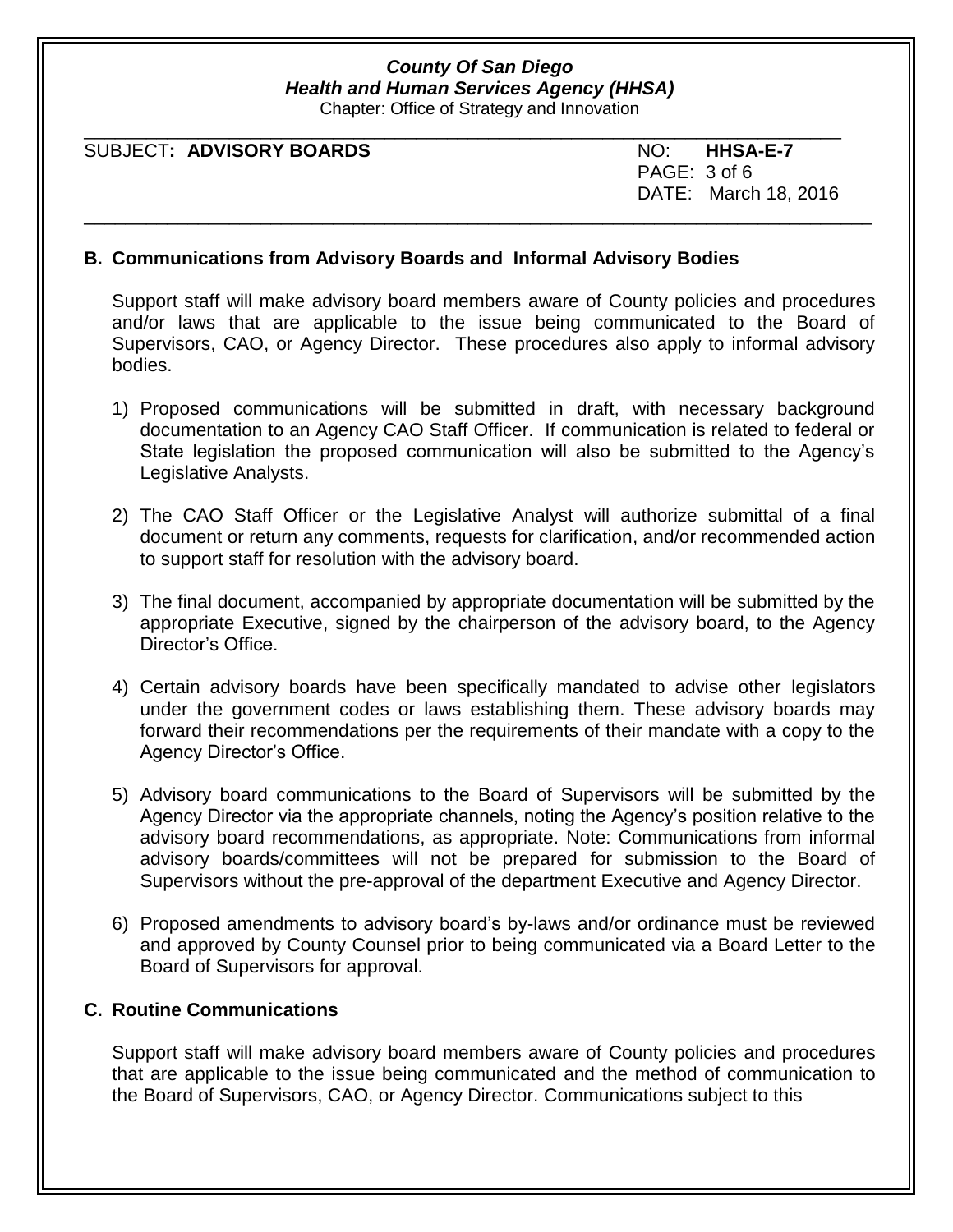Chapter: Office of Strategy and Innovation

| NO: HHSA-E-7         |
|----------------------|
| PAGE: 4 of 6         |
| DATE: March 18, 2016 |
|                      |

procedure include, but are not limited to (These procedures also apply to informal advisory bodies):

- 1) **Informational Reports to the Board** Generally report the actions of the advisory board to meet their written goals and/or communicate the committee's perceptions of how citizens' needs are being met within their area of concern. These communications will be in writing and signed by the Chairperson of the advisory board. Informational copies will be provided to the Agency Director and the appropriate Executive.
- 2) **Board of Supervisors Meeting Agenda and Other Related Processes** Certain boards, committees and commissions may make a recommendation regarding a Board of Supervisors' Agenda item. The Advisory Board recommendation will reference the agenda item number and the recommended action being made by the Chief Administrative Officer.
- 3) **Communications Requiring Response from County Management Staff** These communications will be in writing and signed by the Chairperson of the advisory board. At the discretion of the Chief Administrative Officer and the chair of the Board of Supervisors, the item may be filed with the Board for its direction.
- 4) **Board Letters Generated by the Agency**  Board Letters on new programs, program changes, contractual actions (subject to review by an advisory board) or containing significant information about existing programs, shall include an advisory board statement.
- 5) **Comments on Legislation** When an advisory board wishes to make a recommendation on pending legislation the advisory board recommendation will be submitted to the Agency Director, for submission to the Office of Strategy and Intergovernmental Affairs as appropriate. The Agency will include a memo stating the Agency's position relative to the advisory board recommendation. The Office of Strategy and Intergovernmental Affairs will communicate the advisory board's recommendation to the Board of Supervisors and respond to the Agency and/or the advisory board, as appropriate.
- 6) **Informational Mailings to the Public** Advisory Boards tasked with informing and educating the public may prepare informational mailings associated with their mandate. Board Policy M-2 – Legislative Advocacy – provides policy relating to advocacy on policy and non-policy issues, pending legislation, and written correspondence to legislators, other elected officials and policy makers. To ensure that planned mailings will not conflict with M-2, support staff will notify the HHSA Legislative Analysts in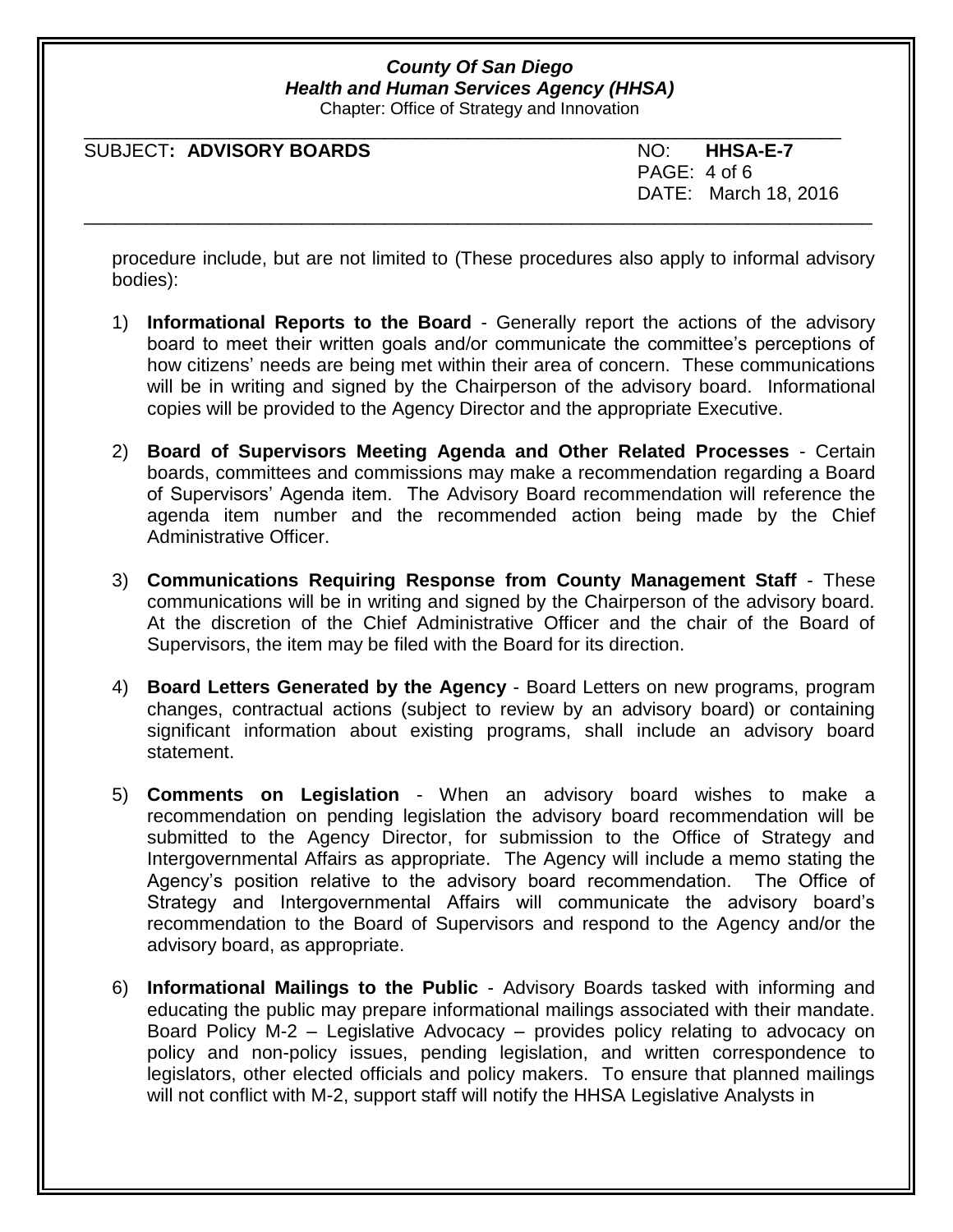Chapter: Office of Strategy and Innovation

| NO: HHSA-E-7         |
|----------------------|
| PAGE: 5 of 6         |
| DATE: March 18, 2016 |
|                      |

advance, to obtain the necessary clearance from the County Office of Strategy and Intergovernmental Affairs.

#### **D. Exceptions**

- 1) Legislative Policies (M-Policies) and Proposals initiated by the Chief Administrative Officer - These policies and proposals are not required to have an advisory board statement, but input may be sought from the various advisory groups as deemed necessary by the CAO.
- 2) Budget Review Advisory boards having budget review responsibilities as a specific requirement of their establishing authority shall review the annual departmental budget and provide timely written comments prior to the public budget hearing. These comments will be directed to the Agency Director, with a copy to the Agency Finance Director.
- 3) Agendas and Minutes In accordance with the Brown Act, notices of Advisory board meeting and minutes shall be filed with the Clerk of the Board of Supervisors for advance posting and for the Communication Received for the Board of Supervisors Official Records.
	- a) All meeting agendas shall include information and a contact person for any person needing disability-related modifications in order to participate in the meeting.
	- b) Advisory board staff shall send copies of the meeting minutes to each member of the Board of Supervisors.
- 4) Changes to Membership The office of the Clerk of the Board of Supervisors shall be advised in writing of any changes to the membership, such as resignations, by advisory board staff.

### **ATTACHMENTS:**

- AB-1, HHSA Advisory Board/Committee Annual Review Form
- AB-2, By-Laws Review Form
- AB-3, Incompatible and Non-Profit Incompatible Activities, form #519
- AB-4, State Mandated Ethics Training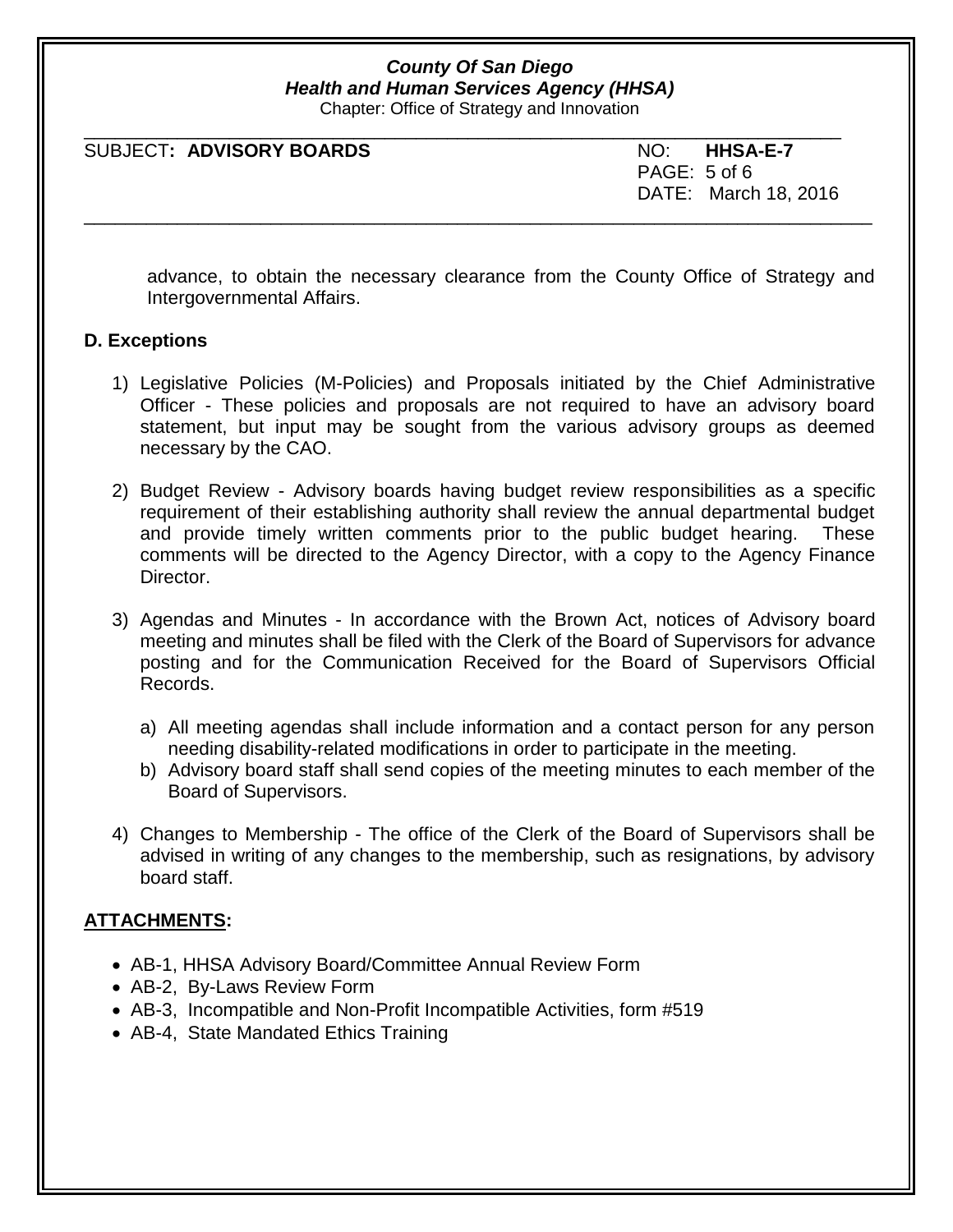Chapter: Office of Strategy and Innovation

| SUBJECT: ADVISORY BOARDS | NO: HHSA-E-7         |
|--------------------------|----------------------|
|                          | PAGE: 6 of 6         |
|                          | DATE: March 18, 2016 |

### **EXHIBITS:**

- [Board of Supervisor Policy A-74,](http://www.sdcounty.ca.gov/cob/docs/policy/A-74.pdf) "Citizen Participation in County Boards, Commissions and Committees"
- [Board of Supervisor Policy A-72,](http://www.sdcounty.ca.gov/cob/docs/policy/A-72.pdf) "Board of Supervisors' Agenda and Related Processes"

**Chief of Operations** 

### **QUESTIONS/INFORMATION:**

Contact:

- Dale Fleming, Director, Office of Strategy and Innovation, at (619) 685-2214, or [Dale.Fleming@sdcounty.ca.gov](mailto:Dale.Fleming@sdcounty.ca.gov)
- Aurora Kiviat, Manager of Strategy and Policy, at (619) 515-6525, or [Aurora.Kiviat@sdcounty.ca.gov](mailto:Aurora.Kiviat@sdcounty.ca.gov)

**SUNSET DATE:** This policy will be reviewed for continuance by March 18, 2018

Approved: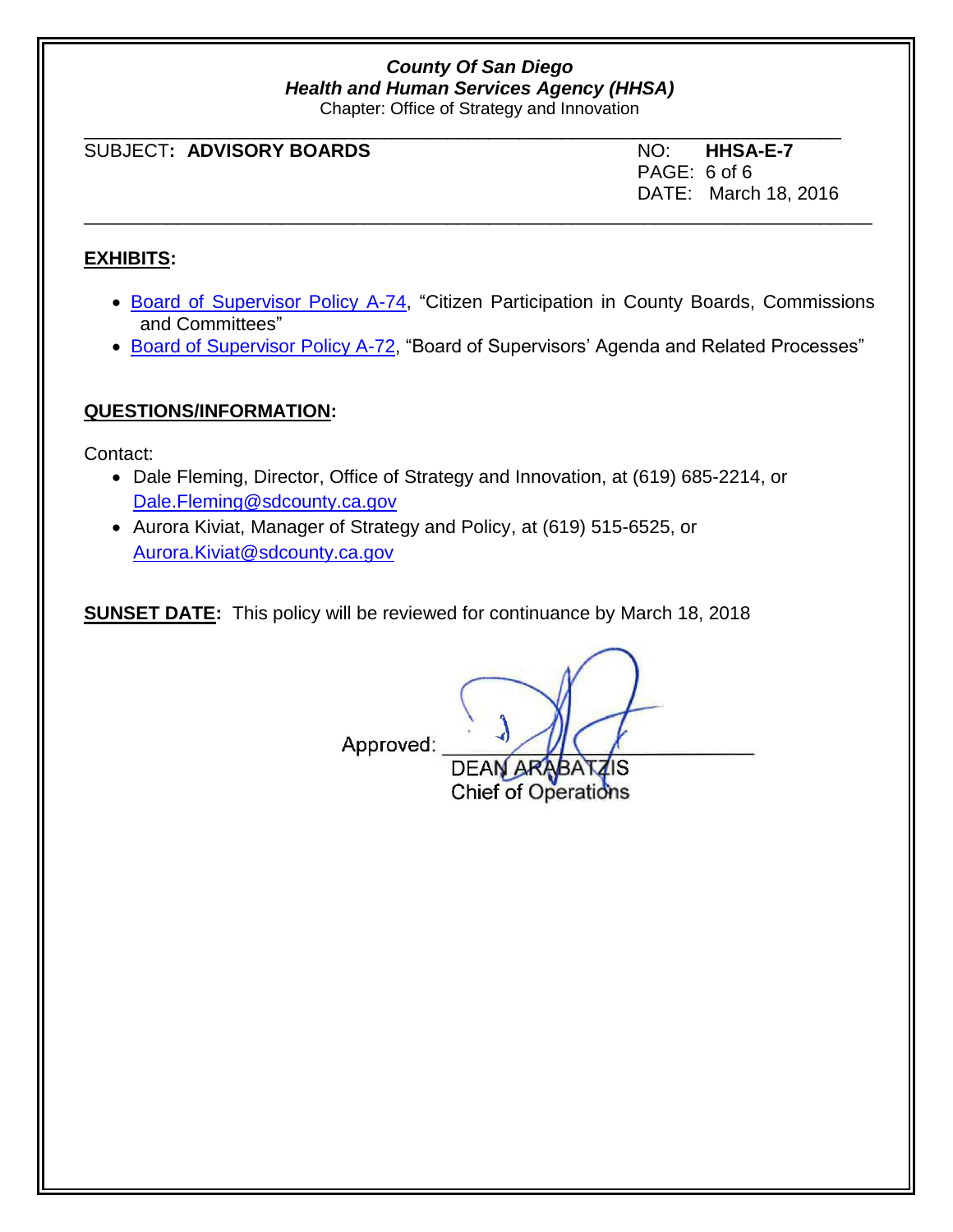| <b>Board Website Link:</b>  |                  |       |  |                          |                            |
|-----------------------------|------------------|-------|--|--------------------------|----------------------------|
| <b>Board Name</b>           |                  |       |  |                          |                            |
| <b>Meeting Schedule</b>     |                  |       |  |                          |                            |
| <b>Meeting Location</b>     |                  |       |  |                          |                            |
| <b>CHAIR:</b>               |                  |       |  |                          |                            |
| Name                        |                  |       |  |                          |                            |
| Email                       |                  |       |  |                          |                            |
| <b>Mailing Address</b>      |                  |       |  |                          |                            |
| Phone                       |                  | Fax   |  |                          |                            |
| <b>ASSIGNED STAFF:</b>      |                  |       |  |                          |                            |
| Sr. Manager                 |                  | Phone |  | Mail Stop                |                            |
| <b>Support Staff</b>        |                  | Phone |  | Mail Stop                |                            |
| <b>Alternate Contact(s)</b> |                  |       |  |                          |                            |
|                             | <b>Statement</b> |       |  | Date<br><b>Completed</b> | <b>Expected</b><br>Date of |

|     | olalement                                                                                  | <b>Completed</b> | Date of<br><b>Completion</b> |
|-----|--------------------------------------------------------------------------------------------|------------------|------------------------------|
| 1.  | All advisory board members are in compliance with their responsibilities as described in   |                  |                              |
|     | County BOS Policy A-74, Citizen Participation in County Boards, Commissions and            |                  |                              |
|     | Committees, Section C, Committee and Committee Member Responsibilities.                    |                  |                              |
| 2.  | All meeting notices, agendas, and minutes are provided to the advisory board members, the  |                  |                              |
|     | public, and the Clerk of the Board (COB) of Supervisors in support of the Brown Act and as |                  |                              |
|     | stated in A-74, Section C9, Minutes.                                                       |                  |                              |
| 3.  | All applicable advisory board members have completed their mandated biennial Ethics        |                  |                              |
|     | training, as stated in the County Counsel memo sent January 3, 2014. The COB has been      |                  |                              |
|     | notified and a copy is on file with assigned staff.                                        |                  |                              |
| 4.  | All membership vacancies are filled in accordance with A-74, Section D, Appointments to    |                  |                              |
|     | Committees/Vacancies Process.                                                              |                  |                              |
| 5.  | All NEW advisory board members have received orientation and required documents in         |                  |                              |
|     | accordance with A-74, Section E5, Orientation.                                             |                  |                              |
| 6.  | The advisory board By-Laws have been reviewed and contain the sections and information     |                  |                              |
|     | described in A-74, Section E6, By-laws of Citizen Advisory Committees.                     |                  |                              |
| 7.  | The current By-Laws were approved by County Counsel on:<br>, and                           |                  |                              |
|     | accepted by the Board of Supervisors on:<br>, as stated in A-74, Section E6,               |                  |                              |
|     | By- laws of Citizen Advisory Committees.                                                   |                  |                              |
| 8.  | The information on the COB website has been reviewed for accuracy within the last 12       |                  |                              |
|     | months as stated in HHSA Policy E-7, Advisory Boards.                                      |                  |                              |
| 9.  | In order to ensure compliance, the assigned Sr. Manager and support staff has reviewed     |                  |                              |
|     | the documents that established authority for their Advisory Board, and relevant policies   |                  |                              |
|     | such as County Policy A-74 and HHSA Policy E-7, within the last 12 months.                 |                  |                              |
| 10. | Advisory board members have completed as applicable/required:                              |                  |                              |
|     | a) Incompatible and Non-Profit Incompatible Activities, Form #519    <br>N/A               |                  |                              |
|     | Statement of Economic Interest, Form 700<br>N/A<br>b)                                      |                  |                              |
| 11. | The advisory board was selected by the COB for Sunset Review for FY 15/16 in accordance    |                  |                              |
|     | with Policy A-74, Section G, Sunset Review of Citizen Committees.<br>N/A                   |                  |                              |

Assigned Sr. Manager Date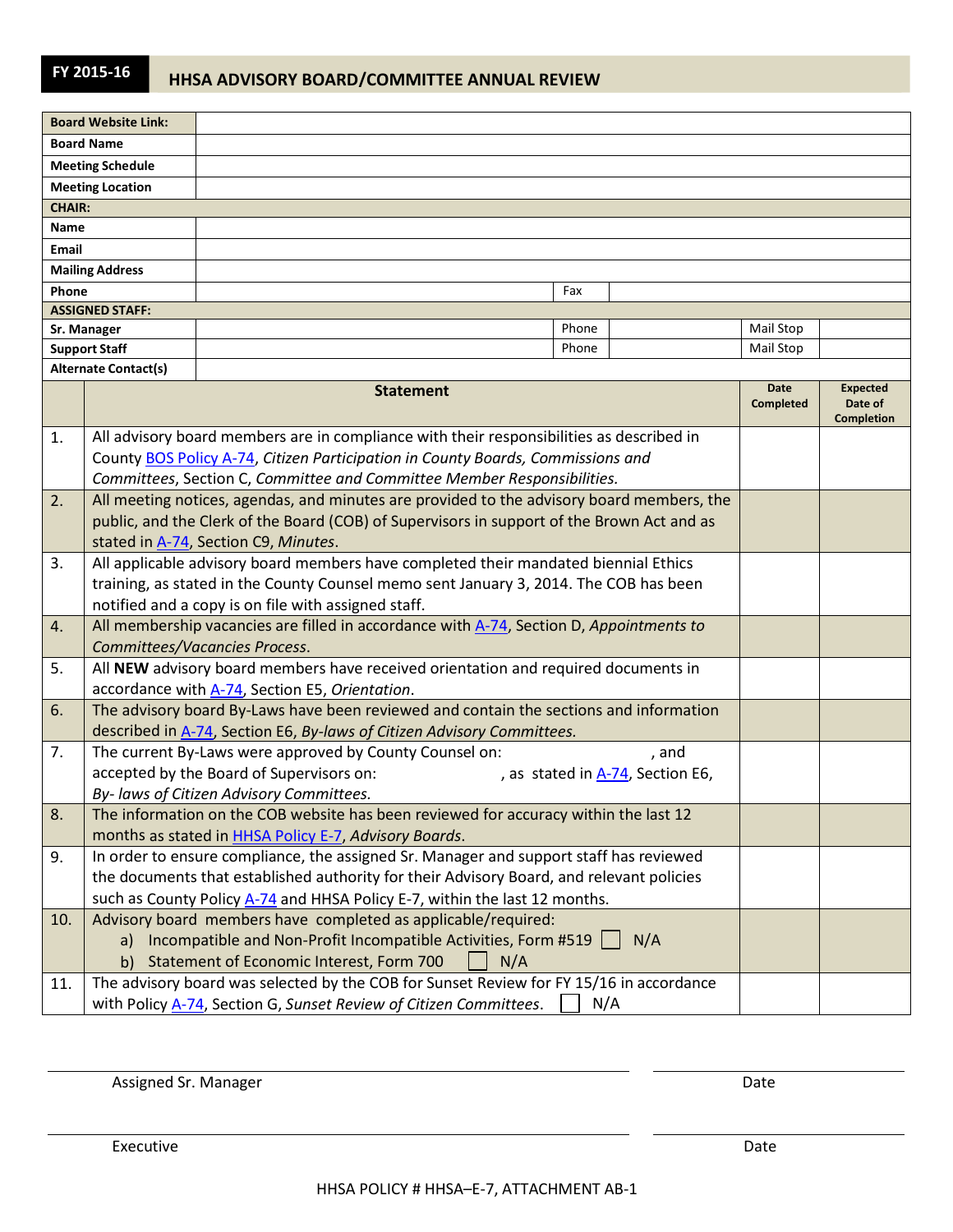### **HEALTH AND HUMAN SERVICES ADVISORY BOARDS AND COMMISSIONS BY-LAWS FORM/CHECKLIST**

**This form, with language per Board of Supervisor, [Policy A-74,](http://www.sandiegocounty.gov/content/dam/sdc/cob/docs/policy/A-74.pdf) "Citizen Participation in County Boards, Commissions and Committees", Section E, 6, By-laws of Citizen Advisory Committees, may be used as a check list to ensure that by-laws include the required elements.**

| <b>By-Laws</b><br>(Y/N) | Each advisory committee will prepare By-laws, which must be approved by County Counsel and accepted by the<br><b>Board of Supervisors.</b><br>By-laws of advisory committees shall contain the following sections and Information (exceptions may be made to cover<br>unique situations).                                                                       |  |  |
|-------------------------|-----------------------------------------------------------------------------------------------------------------------------------------------------------------------------------------------------------------------------------------------------------------------------------------------------------------------------------------------------------------|--|--|
|                         |                                                                                                                                                                                                                                                                                                                                                                 |  |  |
|                         | <b>Article 1 - Purpose and Authority</b>                                                                                                                                                                                                                                                                                                                        |  |  |
|                         | Section A - Indicate the establishing authority for the committee such as State Code, Ordinance, (County Administrative<br>Code Article, Section), Board Resolution dated, Board Order dated, or Joint Powers Agreement dated.                                                                                                                                  |  |  |
|                         | <b>Section B</b> - The purpose of the group as set forth in the establishing authority or reference the section of the<br>Administrative Code.                                                                                                                                                                                                                  |  |  |
|                         | Section C - The advisory committee is a non-partisan, non-sectarian, non-profit making organization. It does not take part<br>officially in, nor does it lend its influence to any political issues.                                                                                                                                                            |  |  |
|                         | Section D - Advisory committees are advisory to <list department(s)="">, the Chief Administrative Officer and the Board of<br/>Supervisors only. The advisory committee is not empowered by ordinance, establishing authority or policy to render a<br/>decision of any kind on behalf of the County of San Diego or its appointed or elected officials.</list> |  |  |
|                         | <b>Article 2 - Membership and Term of Office</b>                                                                                                                                                                                                                                                                                                                |  |  |
|                         | Section A - Membership as set forth in the establishing authority or by referencing the Administrative Code Section.                                                                                                                                                                                                                                            |  |  |
|                         | Section B - The advisory committee is limited to <number> members in accordance with the establishing authority.</number>                                                                                                                                                                                                                                       |  |  |
|                         | <b>Section C</b> - Term of office as set forth in the establishing authority.                                                                                                                                                                                                                                                                                   |  |  |
|                         | <b>Section D</b> - Method for filling vacancies as set forth in the establishing authority.                                                                                                                                                                                                                                                                     |  |  |
|                         | <b>Article 3 - Duties</b>                                                                                                                                                                                                                                                                                                                                       |  |  |
|                         | Outline the duties of the advisory committee as set forth in the establishing authority, or by referencing the Administrative<br>Code Section.                                                                                                                                                                                                                  |  |  |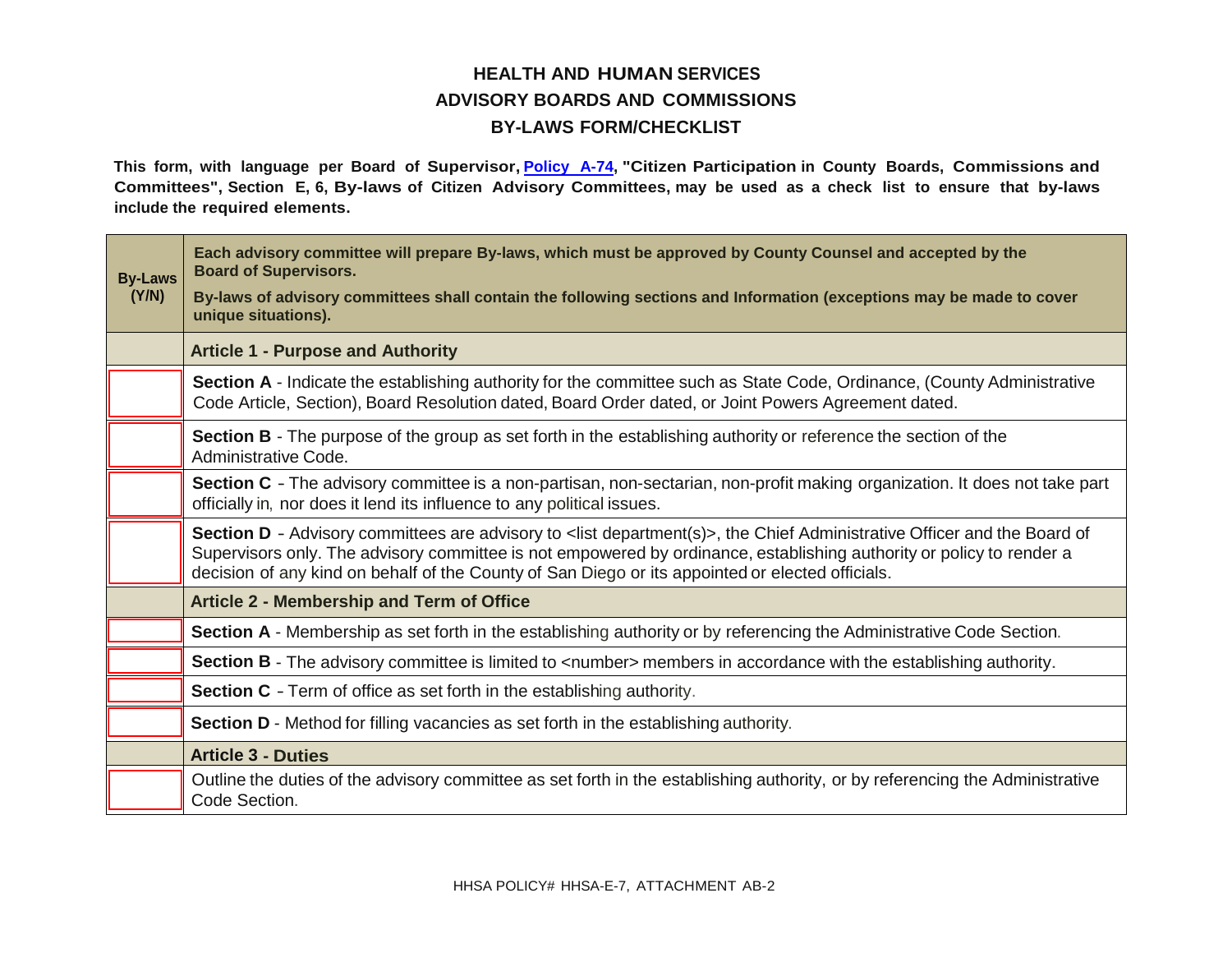### **HEALTH AND HUMAN SERVICES ADVISORY BOARDS AND COMMISSIONS BY-LAWS FORM/CHECKLIST**

| <b>By-Laws</b> | Each advisory committee will prepare By-laws, which must be approved by County Counsel and accepted by<br>the Board of Supervisors.                                                                                                                                                                                                                                                                                                                                                                                                                                                                                                                                                |  |
|----------------|------------------------------------------------------------------------------------------------------------------------------------------------------------------------------------------------------------------------------------------------------------------------------------------------------------------------------------------------------------------------------------------------------------------------------------------------------------------------------------------------------------------------------------------------------------------------------------------------------------------------------------------------------------------------------------|--|
| (Y/N)          | By-laws of advisory committees shall contain the following sections and information (exceptions may be<br>made to cover unique situations).                                                                                                                                                                                                                                                                                                                                                                                                                                                                                                                                        |  |
|                | <b>Article 4 - Officers</b>                                                                                                                                                                                                                                                                                                                                                                                                                                                                                                                                                                                                                                                        |  |
|                | Section A - The election of officers is a responsibility of the advisory committee membership and is governed in<br>accordance with the establishing authority. If not addressed in the establishing authority, the following Sections<br>B through F are in force.                                                                                                                                                                                                                                                                                                                                                                                                                |  |
|                | Section B - The advisory committee annually elects from its members the following officers: Chairperson and<br>Vice-Chairperson (Co-officers may be elected, if deemed necessary). A Secretary may be elected if none is<br>otherwise available to the advisory committee.                                                                                                                                                                                                                                                                                                                                                                                                         |  |
|                | Section C - If an office is vacated, the Chairperson will temporarily appoint a member of the advisory committee<br>to fill the vacancy until a new officer is elected. Such election shall be held within 30 days of the vacancy.                                                                                                                                                                                                                                                                                                                                                                                                                                                 |  |
|                | Section D - The Chairperson provides general supervisory guidance to the advisory committee and presides<br>over its meetings. The Chairperson assigns coordinating duties to the Vice Chairperson as necessary. The<br>Chairperson is the sole official spokesperson for the advisory committee unless this responsibility is delegated in<br>writing.                                                                                                                                                                                                                                                                                                                            |  |
|                | Section E - In the absence of the Chairperson, the Vice Chairperson assumes the duties and responsibilities of<br>that office.                                                                                                                                                                                                                                                                                                                                                                                                                                                                                                                                                     |  |
|                | Section F - The Secretary, or assigned staff, records the minutes of all advisory committee meetings and<br>handles committee correspondence. The Secretary keeps the roll, certifies the presence of a quorum,<br>maintains a list of all active representatives, and keeps records of actions as they occur at each meeting. It is<br>the responsibility of the County staff assigned to the advisory committee to assure that posting of meeting<br>notices in a publicly accessible place for 72 hours prior to the committee meeting occurs, to keep a record of<br>such posting, and to reproduce and distribute the advisory committee notices and minutes of all meetings. |  |
|                | <b>Article 5 - Subcommittees</b>                                                                                                                                                                                                                                                                                                                                                                                                                                                                                                                                                                                                                                                   |  |
|                | Section A - If formation of subcommittees is not addressed in the advisory committee establishing authority,<br>then the following Sections II through V are in force.                                                                                                                                                                                                                                                                                                                                                                                                                                                                                                             |  |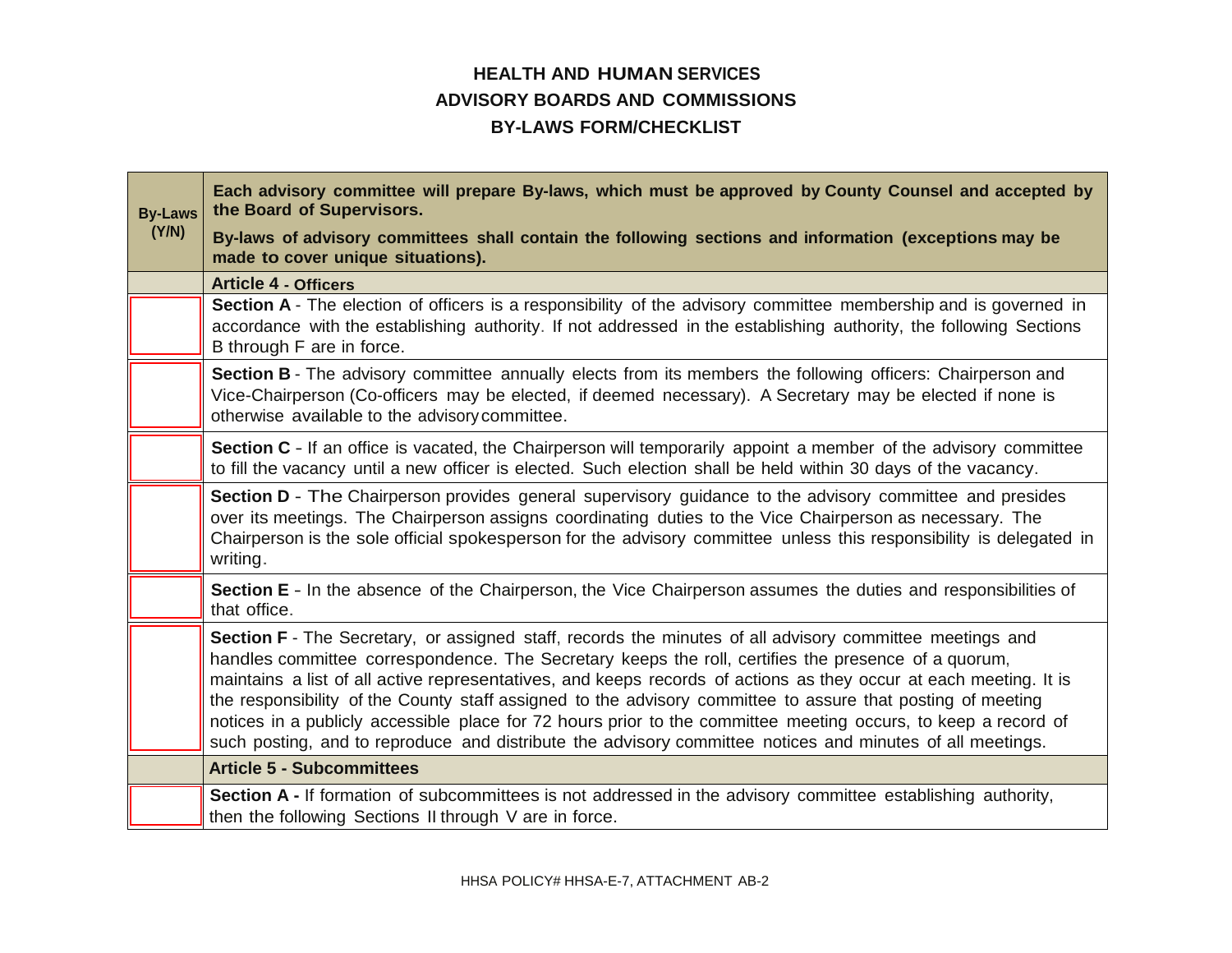### **HEALTH AND HUMAN SERVICES ADVISORY BOARDS AND COMMISSIONS BY-LAWS FORM/CHECKLIST**

| <b>By-Laws</b> | Each advisory committee will prepare By-laws; which must be approved by County Counsel and accepted by the<br><b>Board of Supervisors.</b>                                                                                                                                                                                                                                                                                                            |  |  |
|----------------|-------------------------------------------------------------------------------------------------------------------------------------------------------------------------------------------------------------------------------------------------------------------------------------------------------------------------------------------------------------------------------------------------------------------------------------------------------|--|--|
| (Y/N)          | By-laws of advisory committees shall contain the following sections and information (exceptions may be made to<br>cover unique situations).                                                                                                                                                                                                                                                                                                           |  |  |
|                | Section B - The advisory committee may select from its membership, subcommittee chairpersons and/or members to<br>direct studies, conduct research or make recommendations on committee activities.                                                                                                                                                                                                                                                   |  |  |
|                | <b>Section C</b> - The purpose and scope of each subcommittee shall be outlined in writing.                                                                                                                                                                                                                                                                                                                                                           |  |  |
|                | Section D - Each subcommittee chairperson shall be responsible for the keeping of records of all actions and reports<br>of the subcommittee, and shall submit these actions and reports to the advisory committee on a regular basis. A<br>subcommittee chairperson shall not act as spokesperson for the advisory committee unless authorized to do so in<br>writing as set forth in Article 4, Section D, of these By-laws.                         |  |  |
|                | Section E - A coordinating committee comprised of the chairpersons of the subcommittees may be formed to<br>assemble information from each subcommittee for presentation to the advisory committee. The Chairperson or<br>Vice-Chairperson shall act as the chairperson of the coordinating committee.                                                                                                                                                |  |  |
|                | <b>Article 6 - Organization Procedures</b>                                                                                                                                                                                                                                                                                                                                                                                                            |  |  |
|                | Section A - Robert's Rules of Order govern the operation of the advisory committee in all cases not covered by these by-<br>laws. The advisory committee may formulate specific procedural rules of order to govern the conduct of its meetings.                                                                                                                                                                                                      |  |  |
|                | Section B - Any group voting is on the basis of one vote per person and no proxy, telephone or absentee<br>voting is permitted.                                                                                                                                                                                                                                                                                                                       |  |  |
|                | Section C - All meetings of the advisory committee and its subcommittee are open to the public to the extent required by<br>the Ralph M. Brown Act. Meetings are to be held in accessible, public places. Notice of all advisory committee meetings<br>shall be posted in a publicly accessible place for a period of 72 hours prior to the meeting (Special meetings require 24<br>hour notice). In addition, such notice will be mailed on request. |  |  |
|                | Section D - If a quorum is not defined by the establishing authority, a majority of the members currently appointed<br>shall constitute a quorum. No vote of advisory committee shall be considered as reflecting an official position of the<br>advisory committee unless passed by a majority of its quorum present at the specific meeting where the vote was<br>taken.                                                                            |  |  |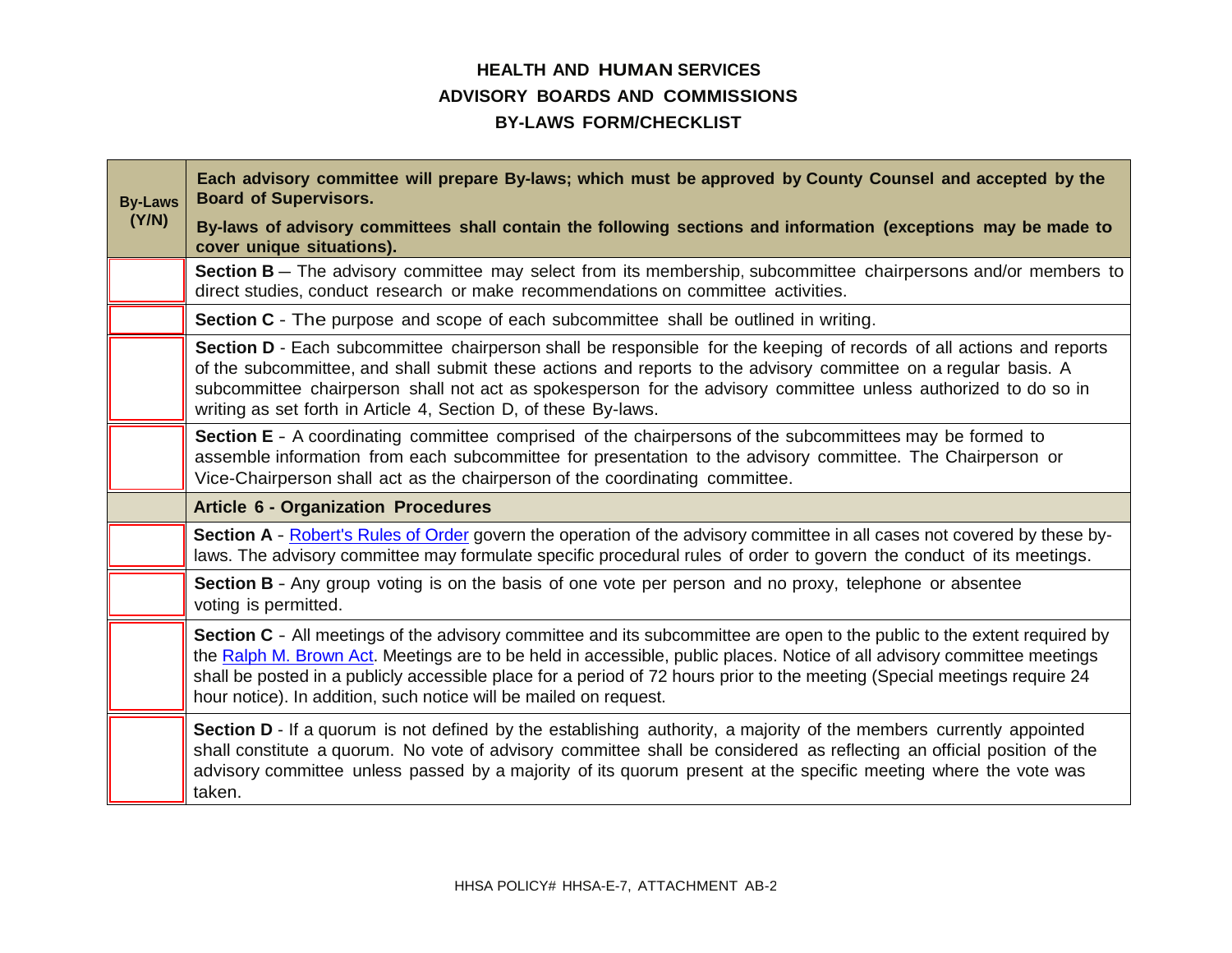|  | INCOMPATIBLE ACTIVITIES-FORM 519 |
|--|----------------------------------|
|--|----------------------------------|

| follows:                                                                      | I am currently engaged in, or plan to enter into, outside employment, business activity or enterprise which is<br>related to my duties as a County Officer or employee or as a member of a County board, commission,<br>committee or similar body, or which may be subject to review or approval by a County Officer or employee as |
|-------------------------------------------------------------------------------|-------------------------------------------------------------------------------------------------------------------------------------------------------------------------------------------------------------------------------------------------------------------------------------------------------------------------------------|
| Nature of business or activity                                                | Employer (if applicable)                                                                                                                                                                                                                                                                                                            |
|                                                                               |                                                                                                                                                                                                                                                                                                                                     |
|                                                                               |                                                                                                                                                                                                                                                                                                                                     |
| For additional organizations or information, please include on separate page. |                                                                                                                                                                                                                                                                                                                                     |
|                                                                               | I am NOT engaged in, or plan to enter into any activity in conflict with County duties as stated above.                                                                                                                                                                                                                             |
| Signature                                                                     | Date                                                                                                                                                                                                                                                                                                                                |
| funded by the County:                                                         | Statement of Membership in Nonprofit Organizations Funded by County - Form 519<br>I am currently an officer or member of the policy-making board of the following Nonprofit organization(s)                                                                                                                                         |
| Name of Organization                                                          | Status in organization                                                                                                                                                                                                                                                                                                              |
| Specific funding request (if applicable)                                      |                                                                                                                                                                                                                                                                                                                                     |
| Organization or County Department                                             | Department Head Initials                                                                                                                                                                                                                                                                                                            |
| <b>SEPPRE'S</b>                                                               | Please return completed form to:<br><b>Clerk of the Board of Supervisors</b><br><b>County Administration Center</b><br>1600 Pacific Highway, Room 402<br>San Diego, CA 92101-2471<br>$(619)$ 531-5600                                                                                                                               |

**T** Statement of Incompatible Activities related to County Duties

 $\Box$  I am currently engaged in, or plan to enter into, outside employment, business activity or enterprise which is

\_\_\_\_\_\_\_\_\_\_\_\_\_\_\_\_\_\_\_\_\_\_\_\_\_\_\_\_\_\_\_\_\_\_\_\_\_\_\_\_\_\_\_\_\_\_\_\_\_\_\_\_\_\_\_\_\_\_\_\_\_\_\_\_\_\_\_\_\_\_\_\_\_\_\_\_\_\_\_\_\_\_\_\_\_\_\_\_\_\_\_\_\_\_\_\_

NAME OF BOARD, COMMITTEE OR COMMISSION

NAME:\_\_\_\_\_\_\_\_\_\_\_\_\_\_\_\_\_\_\_\_\_\_\_\_\_\_\_\_\_\_\_\_\_\_\_\_\_\_\_\_\_\_\_\_\_\_\_TELEPHONE:\_\_\_\_\_\_\_\_\_\_\_\_\_\_\_\_\_\_\_\_\_\_\_\_\_\_\_\_\_\_